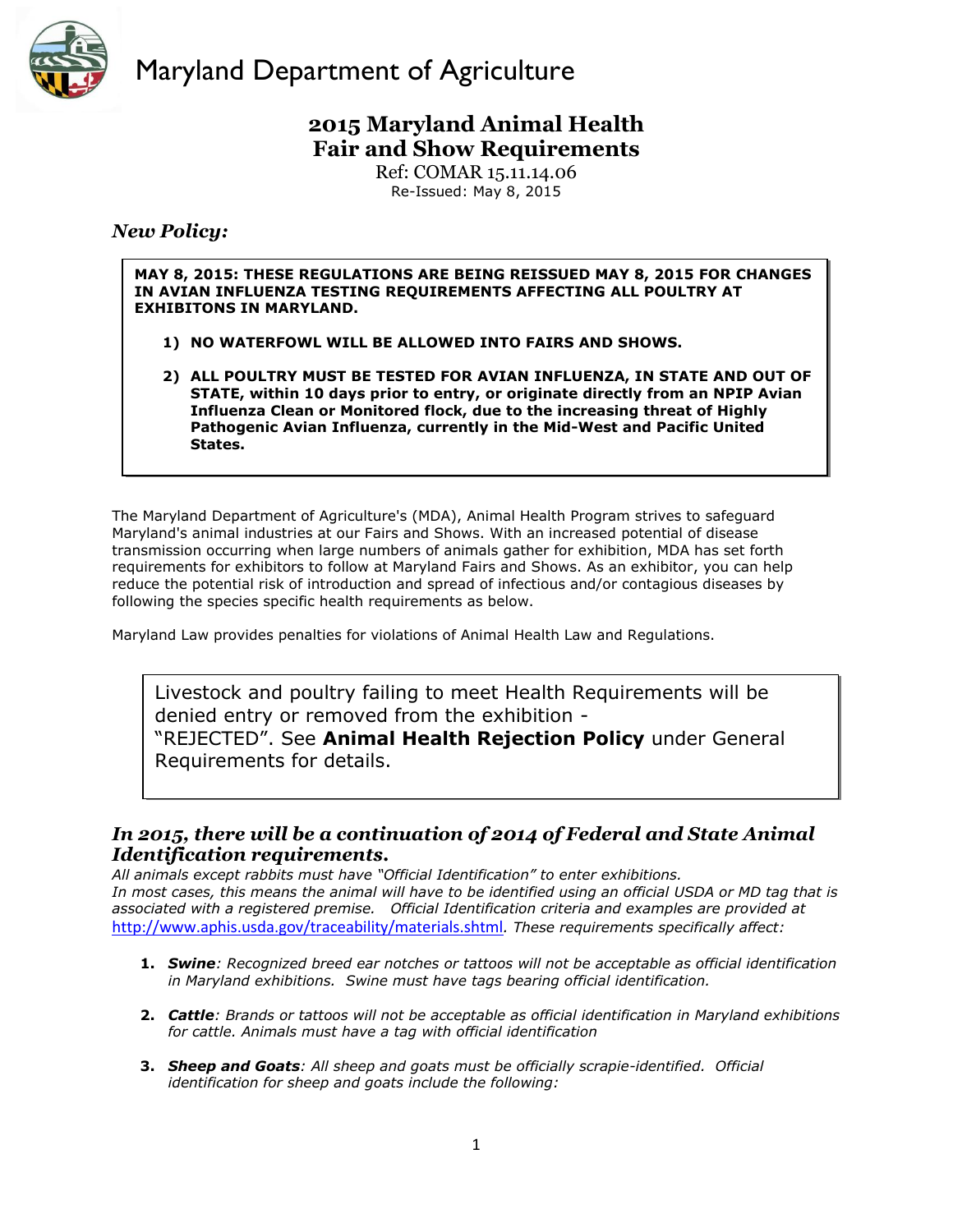

- *a. USDA-approved eartags;*
- *b. Legible registration tattoos, for which the registration paper shall accompany the animals; or*
- *c. Legible tattoos consisting of an individual animal number unique within the flock in one ear and the official scrapie premise identification number (flock ID) in the other ear, except that the tail web or flank may be used for earless animals or animals with damaged ears and must be accompanied by an owner statement.*

#### **4.** *CVIs must be submitted by veterinarians to the Maryland Department of Agriculture within 5 working days of inspection.*

*Official identification tags may be requested from the Maryland Department of Agriculture by calling 410-841-5810 or emailing [animal.disease.traceability@maryland.gov.](mailto:animal.disease.traceability@maryland.gov)* 

*To receive official sheep and goat ear tags or devices for interstate movement: Call 1-866-USDA-TAG (866-873-2824) to be connected to your local [Veterinary Services Area Office](http://www.aphis.usda.gov/animal_health/area_offices/) and request that a premises identification number and Flock ID be assigned to your flock.*

#### *Other Continued Policies*

- There is no requirement for review, approval and stamping of the Certificate of Veterinary Inspection (CVI) prior to the animals going to the fair, show or exhibition.
- Veterinarians completing Certificates of Veterinary Inspection must fill out these forms completely, accurately, and legibly and include official identification information on the CVIs. Repeated failure to comply with requirements for CVI completion is grounds for loss of Accreditation. Only the examining veterinarian may sign CVIs. CVIs must be submitted to the Maryland Department of Agriculture within 5 working days of inspection.
- Falsification or altering of information on Certificates of Veterinary Inspection is illegal and subject to fines up to \$10,000 (Agriculture Title 3 §3-118).

*\*\*\*\*\*\*\*\*\*\*\*\*\*\*\*\*\*\*\*\*\*\*\*\*\*\*\**

#### *Requirements for Sponsors of a Livestock/Poultry Exhibition (COMAR 15.11.14.05)*

- **1.** Notification: Notification shall be made to the Maryland Department of Agriculture (MDA), Animal Health Section Headquarters, 50 Harry S. Truman Parkway, Annapolis, MD 21401, of intent to sponsor an event that includes the exhibition of animals at least 60 days before the proposed event. Click here to download the Notification Form for Livestock/Poultry Exhibition.
- **2.** Reporting: Sponsors must report to the Department any animal from the exhibition suspected of having or showing obvious, apparent, or known signs of a contagious or infectious disease and/or deaths; and exclude from the exhibition premises any animal having obvious, apparent, or known signs of a contagious or infectious disease. A summary of all disease events shall be provided to MDA upon request, in the form of an "After Action Report".
- **3.** Exhibit sponsors must maintain a report of the owner, number and species of all animals attending the exhibition and provide this report upon request by MDA.
- **4.** Exemptions: Exemptions of this regulation may be granted. (Refer to COMAR 15.11.14.05)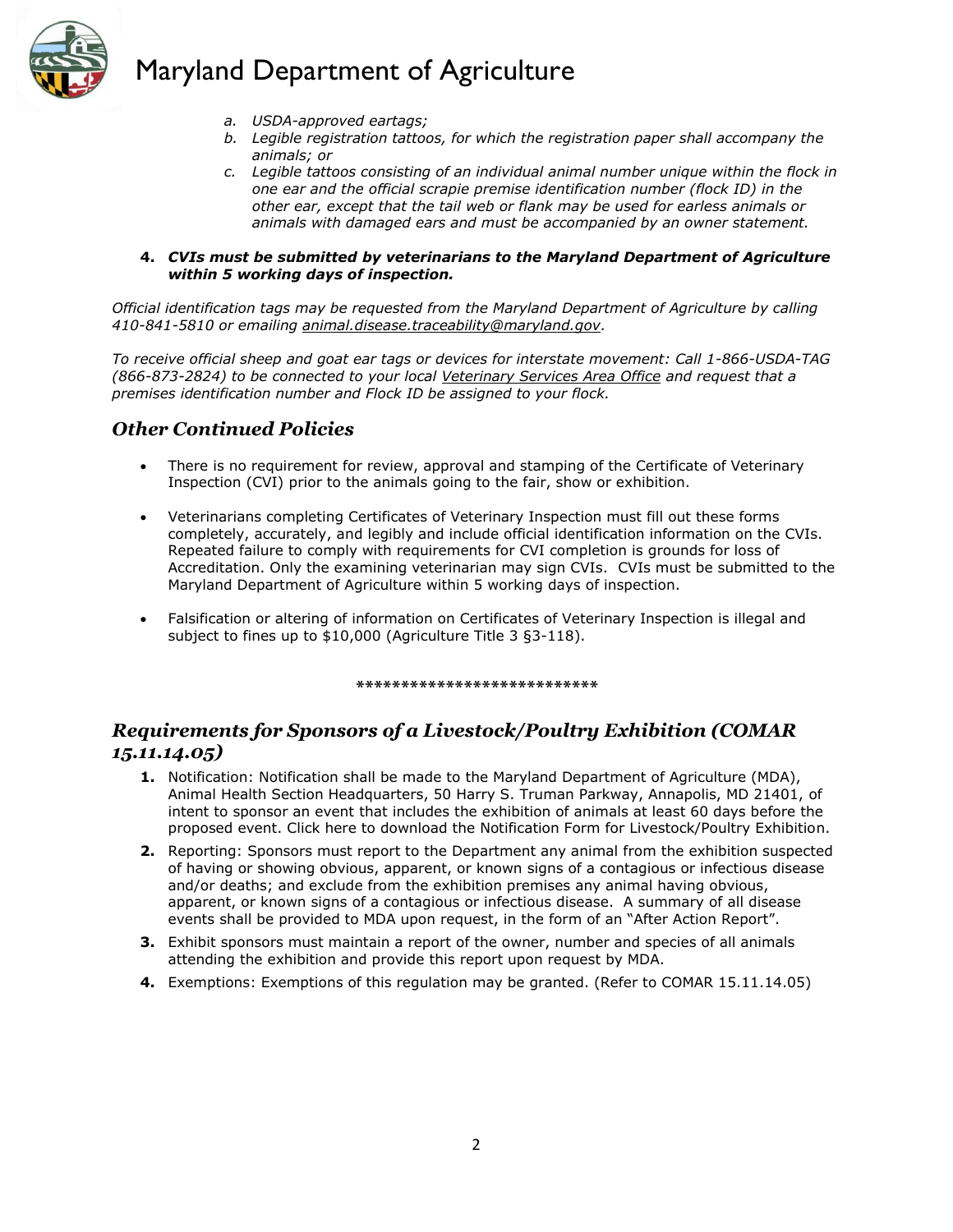

#### *General Requirements for All Animal Species (COMAR 15.11.14.04-06)*

**Exhibitor Requirements**: Exhibitors at state, county, and district fairs, along with other livestock exhibitions, expositions, and shows are required to comply with regulatory provisions of the State of Maryland relating to animal health as noted in COMAR 15.11.14.04-06. These requirements are summarized below.

**Requirements Apply to All Livestock**: Livestock - means those species of animals used for human food or fiber or those species of animals used for service to humans. This includes but not limited to cattle, sheep, new world camelids (llamas, alpacas, vicunas, and guanacos), goats, bison, privately owned cervids, ratites (cassowaries, kiwis, ostriches, and emus), swine, equine, poultry, aquaculture, and rabbits. Livestock does not include dogs and cats.

**1. Documentation: Documentation is required for entry of all livestock and is described below.** Examples of forms can be obtained by clicking on links. For out of state animals, see species specific out of state requirements.

Interstate Certificate of Veterinary Inspection Definition: a legible record, made on an official form of the state of origin, issued by an accredited veterinarian, issued for animals being imported to or exported from this state within 30 days before the importation or exportation of the animals it describes which shows that the animals listed thereon meet the health requirements of the state of destination.

Intrastate Certificate of Veterinary Inspection Definition: a legible record, made on an official form of the state of origin, issued by an accredited veterinarian, issued for animals being shown within the state and not crossing a state line, which shows that the animals listed thereon meet the health requirements of that state. In Maryland, this document is good for entire show season (Jan 1-Dec 31).

Self Certification Definition: a document signed by the owner/caretaker/transporter stating that the animals presented for exhibition are not showing any signs of, or having recent exposure to (within 21 days) infectious or contagious diseases. See species specific requirement for copies of species specific Self Certification Forms.

Test Report Forms - Testing is required for some species. Examples are shown below: Avian Influenza Testing Report Pullorum-Typhoid Testing Report Coggins Test Report (Equine Infectious Anemia)

Maryland Poultry Premises Identification - All premises with poultry are required to be registered in Maryland.

- **2. Livestock with clinical signs of infectious or contagious diseases or external parasites are not permitted entry or allowed to remain at the exhibition**. Clinical signs include but not limited to; active lesions of ringworm with resulting loss of hair, sore mouth, caseous lymphadenitis, mange or multiple warts easily visible without close examination.
- **3. Upon request, a person who exhibits livestock shall present for inspection all reports, test charts, and appropriate health certificates required to accompany the livestock.**
- **4. All Maryland entries must be accompanied by an Intrastate Certificate of Veterinary Inspection (CVI) for show, except Equine, Poultry and Rabbits.** The Intrastate CVI is valid for the entire show season (Jan 1 - Dec. 31), providing that the status of the herd or animal(s) does not change.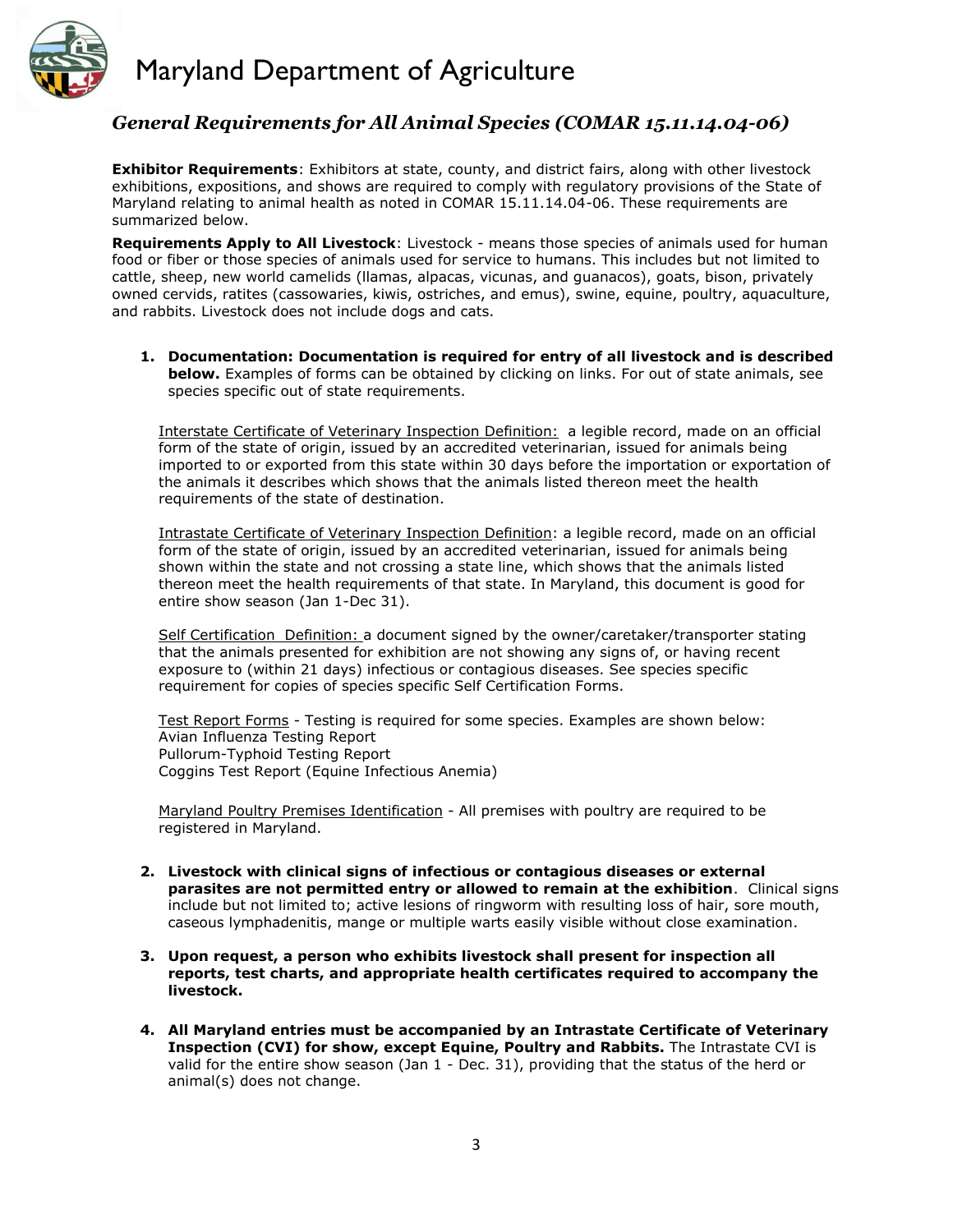

- **5. The Intrastate CVI must be filled out, completed and signed by an accredited veterinarian using the proper CVI form.** The veterinarian is required to send the original top (white) copy to MDA Headquarters, the middle (yellow) transport copy is to be retained by the owner of the livestock and the last (pink) copy is for the veterinarian's records.
- **6. All out-of-state entries must be accompanied by an Interstate Certificate of Veterinary Inspection.** An APPROVED copy of this certificate must be forwarded by the State of Origin to the Animal Health Section. The Interstate CVI is valid for 30 days from the date of inspection.
- **7. Each animal must be properly identified on the Intrastate or Interstate CVI.**
- **8. Self-Certification forms must be filled out within 24 hours prior to loading** and presented upon request to the designated representative.

#### **9. ANIMAL HEALTH REJECTION POLICY**

Animal rejections for health reasons can be made by MDA Animal Health veterinarians or field inspectors, private veterinarians contracted by the show, Maryland Cooperative Extension employees or individuals designated by fair or show 'responsible person'. Suspicion of communicable disease is adequate grounds for rejection. Confirmed diagnosis is not required, since timely removal of suspicious animals is required by law to protect the remaining animals. If it is believed that there is a potentially serious communicable disease present, all animals originating with the suspect animal may be rejected. Vesicular diseases are of particular concern. All decisions are final. All parties involved will be notified of all rejections and the exhibitor is responsible for removal of the animal(s) from the grounds immediately.

#### *Species Specific Requirements*

In addition to the general requirements above, specific requirements by species are shown for the following species:

- **[Cattle](http://mda.maryland.gov/animalHealth/Pages/fairs-cattle.aspx)**
- **[Swine](http://mda.maryland.gov/animalHealth/Pages/fairs-swine.aspx)**
- [Sheep](http://mda.maryland.gov/animalHealth/Pages/fairs-sheep-goats.aspx)
- **[Goats](http://mda.maryland.gov/animalHealth/Pages/fairs-sheep-goats.aspx)**
- [Horses, Ponies, Mules and other Equidae](http://mda.maryland.gov/animalHealth/Pages/Fairs-Horses.aspx)
- [Poultry](http://mda.maryland.gov/animalHealth/Pages/fairs-poultry.aspx)
- [Rabbits](http://mda.maryland.gov/animalHealth/Pages/fairs-rabbits.aspx)
- [Camelids](http://mda.maryland.gov/animalHealth/Pages/fairs-camelids.aspx)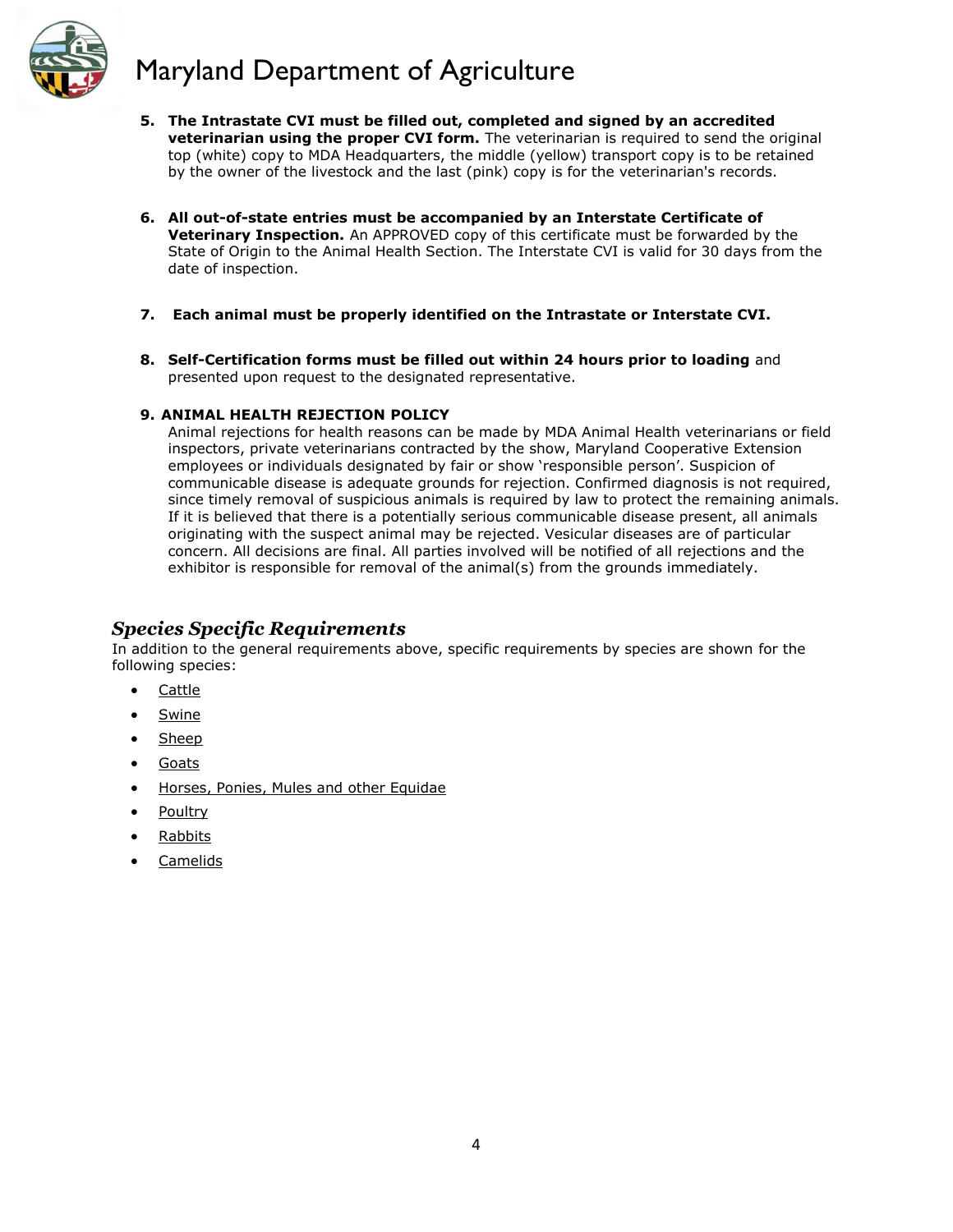

## **Fair and Show Requirements: Cattle**

### *All Cattle*

[General Requirements](http://mda.maryland.gov/animalHealth/Pages/Fairs-Shows.aspx) Identification: Individual identification of each animal shall be an official ear tag. Brands or tattoos will not be accepted as official identification.

#### *Maryland Cattle*

Brucellosis: Maryland is a Bovine Brucellosis Class-Free State. Brucellosis testing is not required for Maryland cattle.

Tuberculosis: Maryland is an Accredited Tuberculosis-Free State. Tuberculin test is not required for Maryland cattle.

Immunization: Bovine Respiratory Complex is required on all Maryland cattle to include Bovine Respiratory Syncytial Virus, Bovine Viral Diarrhea, Infectious Bovine Rhinotracheitis and Parainfluenza. Leptospirosis is recommended.

### *Out-of-State Cattle*

Brucellosis:

- **1.** Bovine Brucellosis Class Free State, Region or Zone
	- a. No brucellosis test required
- **2.** Non-Bovine Brucellosis Class Free State, Region or Zone
	- a. Be official vaccinates under 24 months old with vaccination dates recorded on the Interstate CVI, or
	- b. Be tested negative within 30 days before entry

#### Tuberculosis:

- **1.** Accredited Tuberculosis Free States, Region or Zone
	- a. No tuberculin test required.
- **2.** Modified Accredited Advanced or lower Tuberculosis Free Areas or States (Not TB Free)
	- a. All cattle over 6 months of age shall comply with the following:
		- i. Cattle must originate from a herd where a complete herd test was conducted within the past 12 months; progeny from such herds born since that test may be imported without a tuberculin test, or
		- ii. Any individual animal, over 6 months, entering Maryland must have a negative tuberculin test within 60 days before import.
	- b. Status of herd and area must be shown on certificate.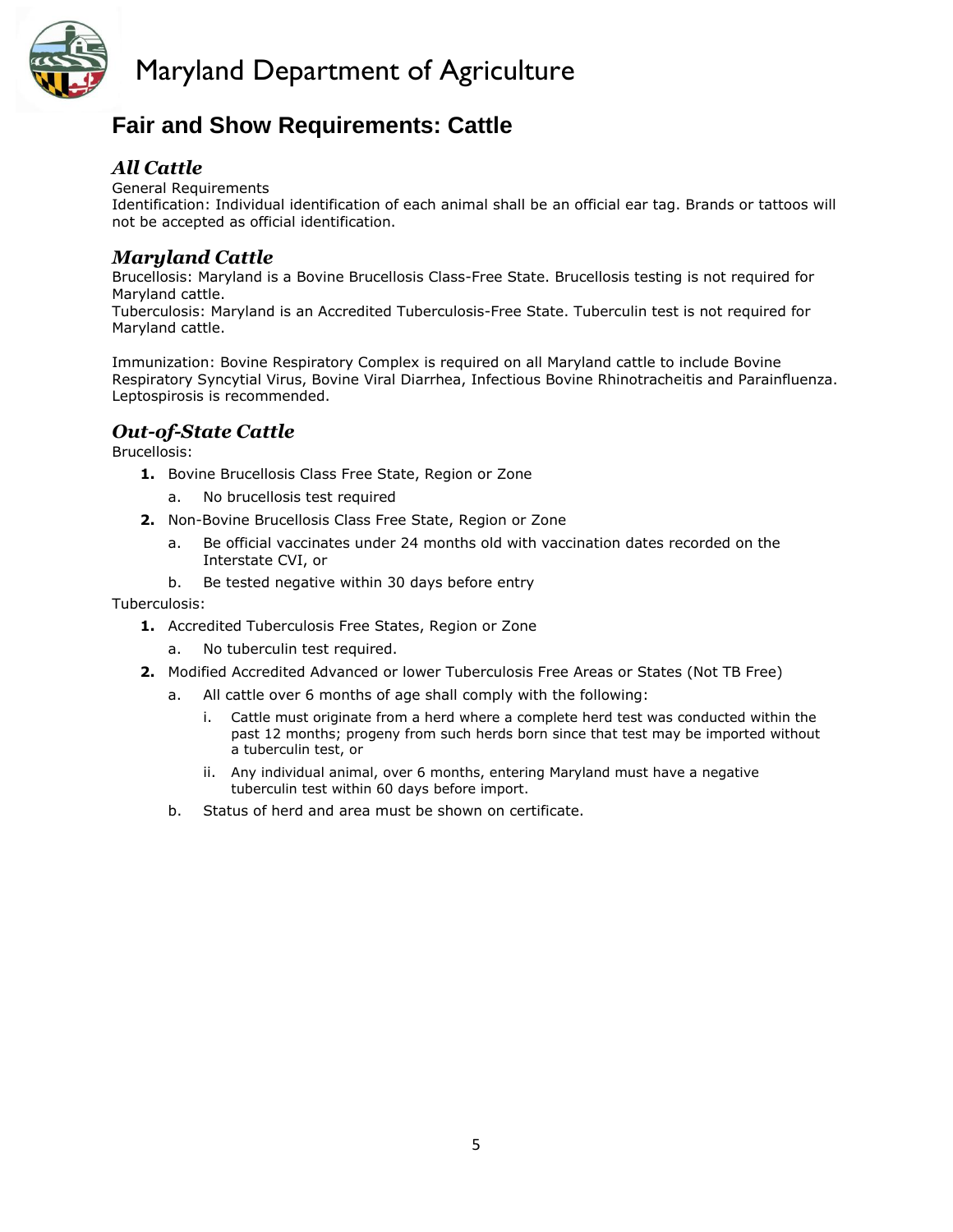

## **Fair and Show Requirements: Swine**

#### *Maryland Swine*

Identification: Swine shall be individually identified by an official ear tag Ear notches or tattoos will not be accepted for official identification.

Brucellosis: Maryland is a Brucellosis Class-Free State. Brucellosis testing is not required for Maryland swine.

Tuberculosis: Maryland is an Accredited Tuberculosis-Free State. Tuberculin test is not required for Maryland swine.

Immunization: Leptospirosis is recommended.

#### *Out-of-State Swine*

Identification: Swine shall be individually identified by an official ear tag. Ear notches or tattoos will not be accepted for official identification.

Brucellosis: All swine, expect barrows, 6 months of age and older shall be negative to an official test for brucellosis within 30 days prior to exhibition entry,*or* originate directly from a validated brucellosis-free herd or brucellosis-free state.

Pseudorabies: Swine over 6 months of age shall be negative to an official test for Pseudorabies conducted within 30 days prior to exhibition entry, *or* originate immediately and directly from a qualified Pseudorabies negative herd or Stage 4 or Stage 5 Pseudorabies free state.

Immunization: Leptospirosis is recommended.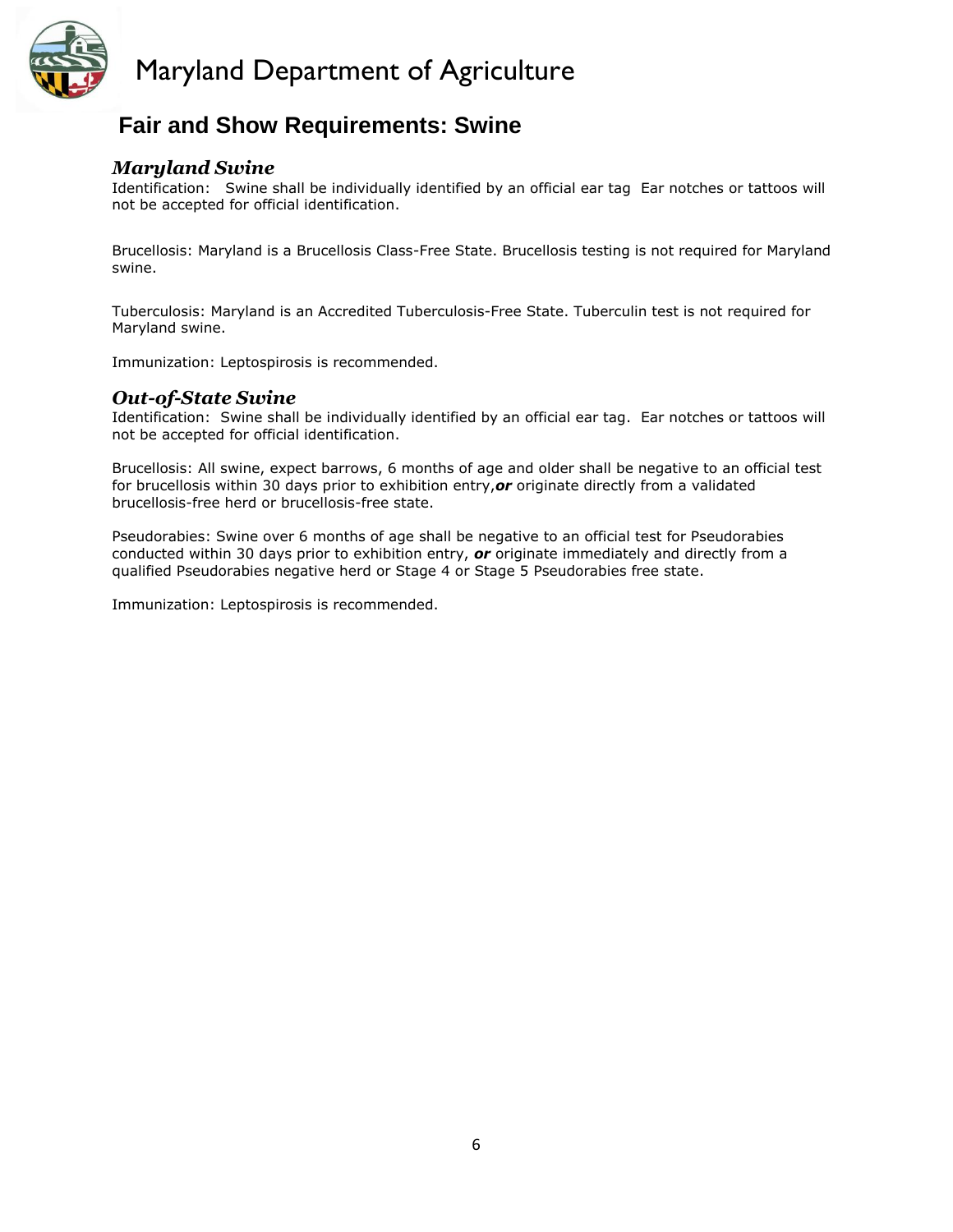

## **Fair and Show Requirements: Sheep and Goats**

#### *SHEEP* **All Sheep: [General Requirements](http://mda.maryland.gov/animalHealth/Pages/Fairs-Shows.aspx)**

**Identification for Sheep:** All sheep must be officially scrapie-identified. Official identification for sheep include the following:

- **1.** USDA-approved eartags;
- **2.** Legible registration tattoos, for which the registration paper shall accompany the animals; or
- **3.** Legible tattoos consisting of an individual animal number unique within the flock in one ear and the official scrapie premise identification number (flock ID) in the other ear, except that the tail web or flank may be used for earless animals or animals with damaged ears and must be accompanied by an owner statement.
- **4.** A microchip ID with official scrapie identification is acceptable if the owner provides the reader.

#### **Maryland and Out of State Sheep**

No additional requirements.

#### **Market Lambs**

It is recommended that all lambs be slick shorn prior to entry for inspection for club lamb fungus.

#### *GOATS* **All Goats:**

#### **[General Requirements](http://mda.maryland.gov/animalHealth/Pages/Fairs-Shows.aspx)**

**Identification Goats:** All goats must be officially scrapie-identified. Official identification for goats include the following:

- **1.** USDA-approved eartags;
- **2.** Legible registration tattoos, for which the registration paper shall accompany the animals; or
- **3.** Legible tattoos consisting of an individual animal number unique within the flock in one ear and the official scrapie premise identification number (flock ID) in the other ear, except that the tail web or flank may be used for earless animals or animals with damaged ears and must be accompanied by an owner statement.
- **4.** A microchip ID with official scrapie identification is acceptable if the owner provides the reader.

#### **Maryland Goats**

Brucellosis: Maryland is a Brucellosis Class-Free State. Brucellosis testing is not required for Maryland goats.

Tuberculosis: Maryland is an Accredited Tuberculosis-Free State. Tuberculin test is not required for Maryland goats.

#### **Out-of-State Goats**

Tuberculosis:

- **1.** Accredited Tuberculosis Free States, Region or Zone: No tuberculin test required.
- **2.** Modified Accredited Advanced or lower Tuberculosis Free Areas or States (Not TB Free)
	- a. All goats over 6 months of age shall comply with the following:
		- i. Goats must originate from herds in which all animals are tested negative within past 12 months; progeny from such herds born since that test, may be imported without a tuberculin test, or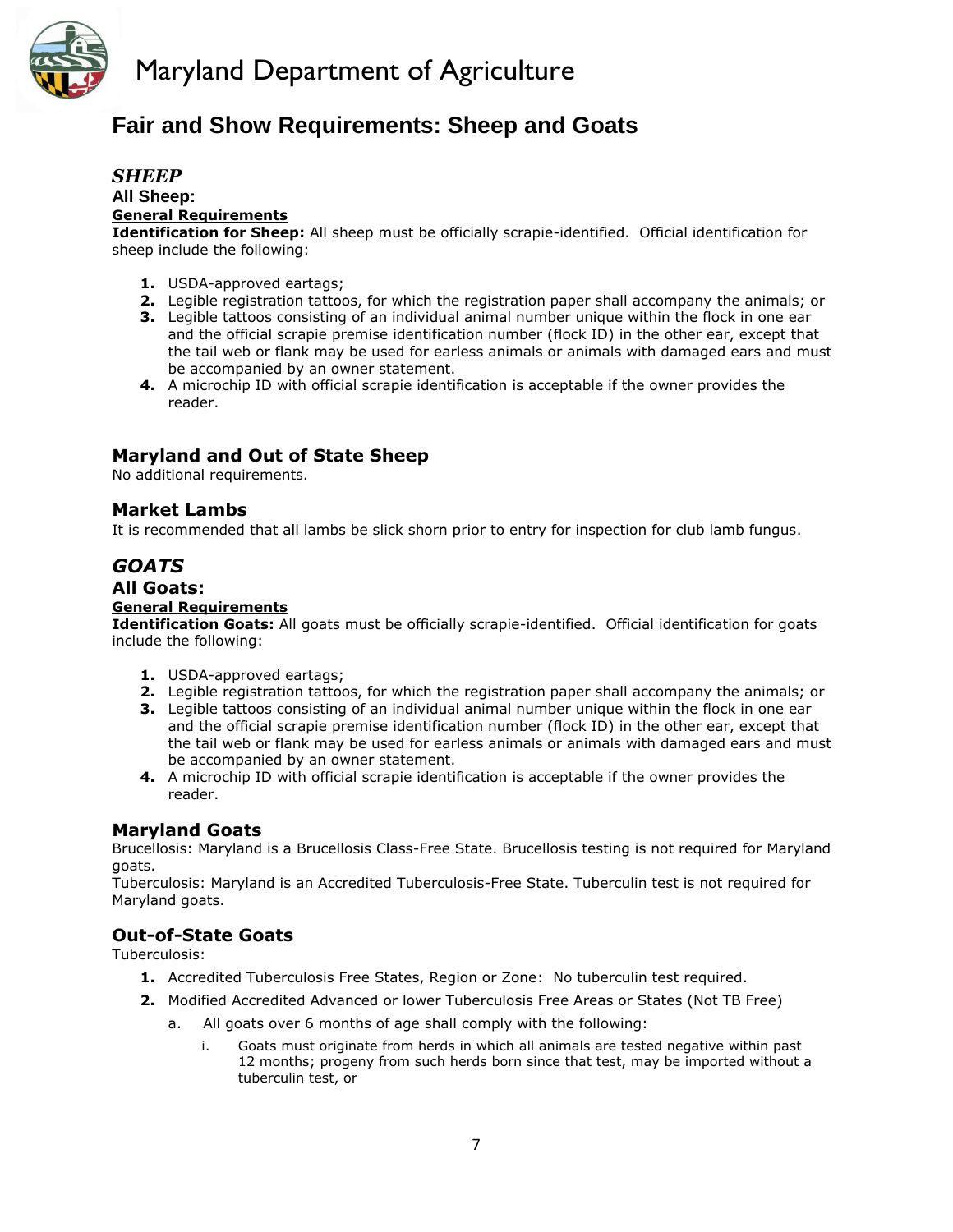

- ii. Any individual animal entering Maryland must have a negative tuberculin test within 60 days before import.
- b. Status of herd and area must be shown on certificate

## **Fair and Show Requirements: Horses, Ponies, Mules and Other Equidae**

#### *All Equine*

[General Requirements](http://mda.maryland.gov/animalHealth/Pages/Fairs-Shows.aspx)

**Identification:** Individual official identification shall include the following as applicable; name, registration number, tattoo or brand, breed, age, sex, color and markings if present. *Animals using tattoos or brands for official identification must be accompanied with the breed registration papers.*

**Equine Infectious Anemia (Coggins) Testing:** All equine for exhibition shall be accompanied by a valid Coggins Test done within 12 months prior to exhibition entry.

**Self Certification Requirement and Exemption:** *[Exhibitor's Self Certification of Animal Health](http://www.mda.state.md.us/animal_health/fair_show/pdf/equine_exhibitor_self_certification.pdf)* is required for each equine entering a fair/show-type event where multiple livestock species are present. The form must be available for inspection if requested. Those participating in equine-only shows and events are exempt from this requirement; however, it is good practice to thoroughly double check the health and skin condition of the animal before departing for the event. The form provides an easy checklist to do this. Exhibitors may not bring an animal having apparent or known signs of a contagious or infectious disease to a show.

#### *Maryland Equine*

- **1.** All horses and other equidae, 9 months of age and older, shall be accompanied by a negative test for equine infectious anemia (EIA) made within the 12 months before the date of the event. A copy of this test shall accompany every animal.
- **2.** A CVI is not required for Maryland equine

### *Out-of-State Equine*

- **1.** All horses and other equidae, 9 months of age and older, shall be accompanied by a negative test for equine infectious anemia (EIA) made within the 12 months before the date of the event. A copy of this test shall accompany every animal.
- **2.** All horses and other equidae shall be accompanied by a CVI issued within 30 days prior to entry.
- **3.** The following contiguous states and New Jersey are exempted from the CVI requirement: Delaware, Pennsylvania, Virginia, and West Virginia.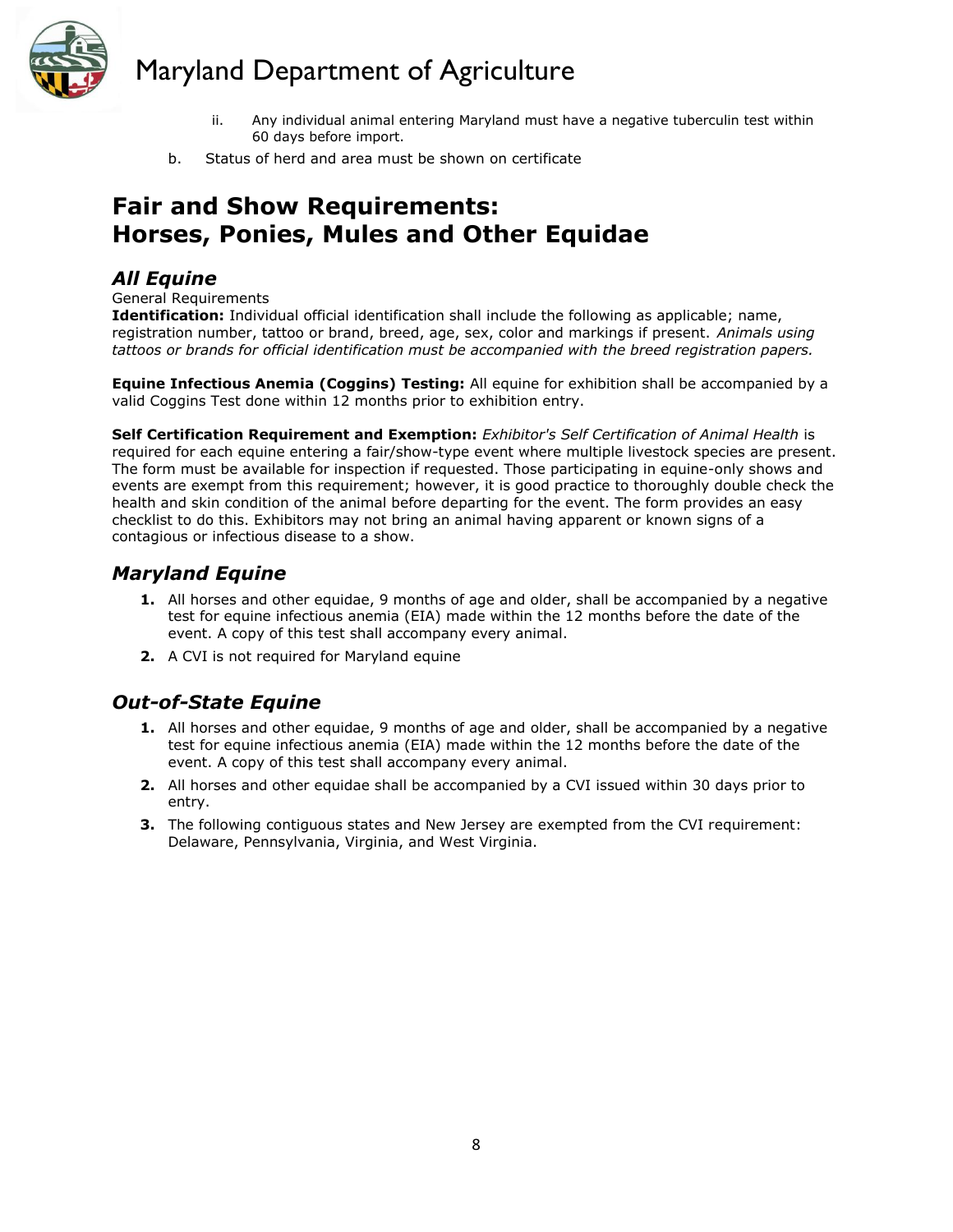



# **Fair and Show Requirements: Poultry**

### *All Poultry*

[General Requirements](http://mda.maryland.gov/animalHealth/Pages/Fairs-Shows.aspx)

- **1.** NO Waterfowl will be allowed into Fairs and Shows.
- **2.** Identification: All poultry entering an exhibition shall be identified with a numbered leg or wing band.
- **3.** All poultry exhibitors shall complete a *[Poultry Exhibitor's Self Certification of Animal](http://mda.maryland.gov/animalHealth/Forms2/poultry-exhibitor-self-certification.pdf)  [Health](http://mda.maryland.gov/animalHealth/Forms2/poultry-exhibitor-self-certification.pdf)*.
- **4.** Testing: All poultry for exhibition shall meet the requirements for Pullorum-Typhoid and Avian Influenza testing as detailed below.
- **5.** Salmonella Pullorum-Typhoid Testing Requirements. All poultry except waterfowl, pigeons and doves shown at public exhibitions in this state shall meet one or more of the following requirements:
	- a. Originate directly from a U.S. Pullorum-Typhoid Clean flock as defined in Title 9 of the Code of Federal Regulations, and all amendments to that publication thereafter adopted pursuant to rules that the director may promulgate, OR
	- b. Have a negative official test for Salmonella Pullorum-Typhoid within 90 days before fair, exhibitions, exposition, or show facility and remain segregated from all poultry of unknown or positive Salmonella Pullorum-Typhoid test status.
- **6.** Avian Influenza Testing Requirements. All poultry except pigeons and doves shown at public exhibitions in this state shall meet one or more of the following requirements:
	- a. Originate directly from a U.S. Avian Influenza as defined in Title 9 of the Code of Federal Regulations, or from a State Avian Influenza Monitored Flock as defined by the state of origin, OR
	- b. Have a negative Avian Influenza test conducted on at least 30 birds from their flock (or complete flock if fewer than 30) within 10 days prior to event and remain segregated from all poultry of unknown or positive Avian Influenza test status.
- **7.** Documentation of test results must be provided on MDA E20, VS form 9-2, VS form 9-3 or comparable form.

### *Maryland Poultry*

Premise Registration: All poultry exhibitors originating from Maryland must have valid proof of a registered *[Maryland Poultry Premises ID Number](http://mda.maryland.gov/animalHealth/Pages/poultry-reg-faq.aspx)*.

### *Out-of-State Poultry*

No additional requirements.